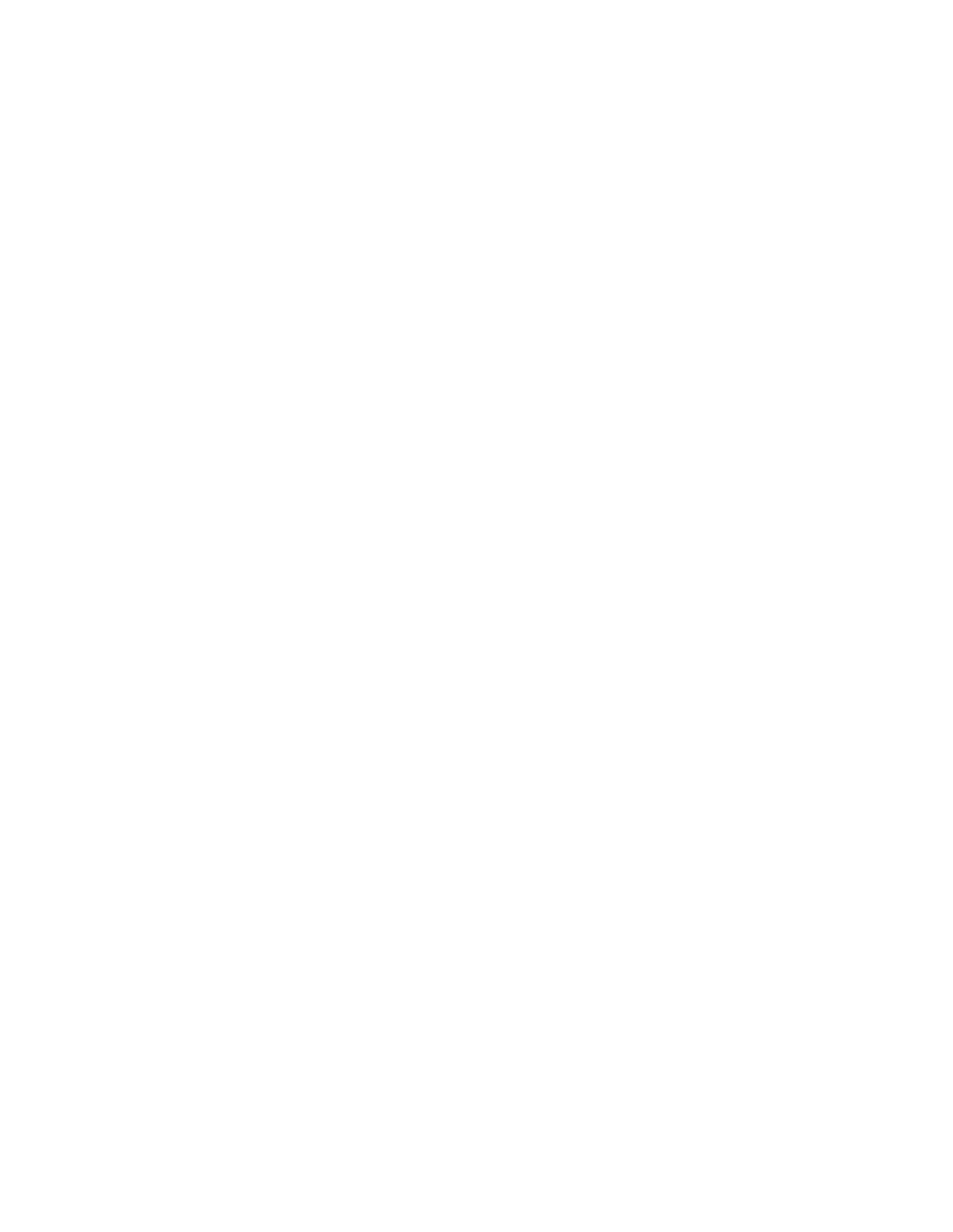### **BURKE, Justice.**

[¶1] Appellant, Wyoming Workers' Safety and Compensation Division (Division), appeals the district court's reversal of a decision by the Office of Administrative Hearings (OAH) denying a Motion to Reopen Claim submitted by Robert Carson. The Division contends the district court erred in supplementing the record pursuant to W.R.A.P. 12.08 and in ordering that Mr. Carson's worker's compensation claim be reopened pursuant to W.R.C.P. 60(b). The Division also contends the hearing examiner did not abuse her discretion in denying Mr. Carson's Motion to Reopen Claim. We affirm the district court's decision to supplement the record, reverse the order to reopen Mr. Carson's claim, and remand to the district court with instructions to remand to the OAH for consideration of the supplemented record.

### *ISSUES*

[¶2] 1. Whether the district court erred when it granted Mr. Carson's motion to supplement the record pursuant to W.R.A.P. 12.08.

> 2. Whether the district court erred when it reversed the OAH's decision to deny Mr. Carson's Motion to Reopen Claim without remanding to the agency for consideration of the supplemented record.

> 3. Whether the hearing examiner abused her discretion in determining that Mr. Carson's Motion to Reopen Claim should be denied.

#### *FACTS*

[¶3] On January 19, 2006, Mr. Carson was involved in a car accident in the Snake River Canyon between Alpine and Jackson, Wyoming. The accident resulted in the death of Mr. Carson's passenger and severe injuries to Mr. Carson, including head injuries which affected his memory of the events leading up to the accident. Mr. Carson was transported to a hospital in Salt Lake City and remained in a coma for over a month. While Mr. Carson was still in a coma, his wife submitted a Wyoming Report of Injury form to the Workers' Safety and Compensation Division indicating that he had experienced a work-related injury as a result of the accident on January 19, 2006, while in the course of his employment with Metrocities Mortgage, LLC (Metrocities). On February 28, 2006, the Division issued a final determination denying worker's compensation benefits to Mr. Carson. The final determination stated several reasons for the decision to deny benefits, including the fact that Mr. Carson's injury did not meet the definition of "injury" under the Wyoming Worker's Compensation Act because he had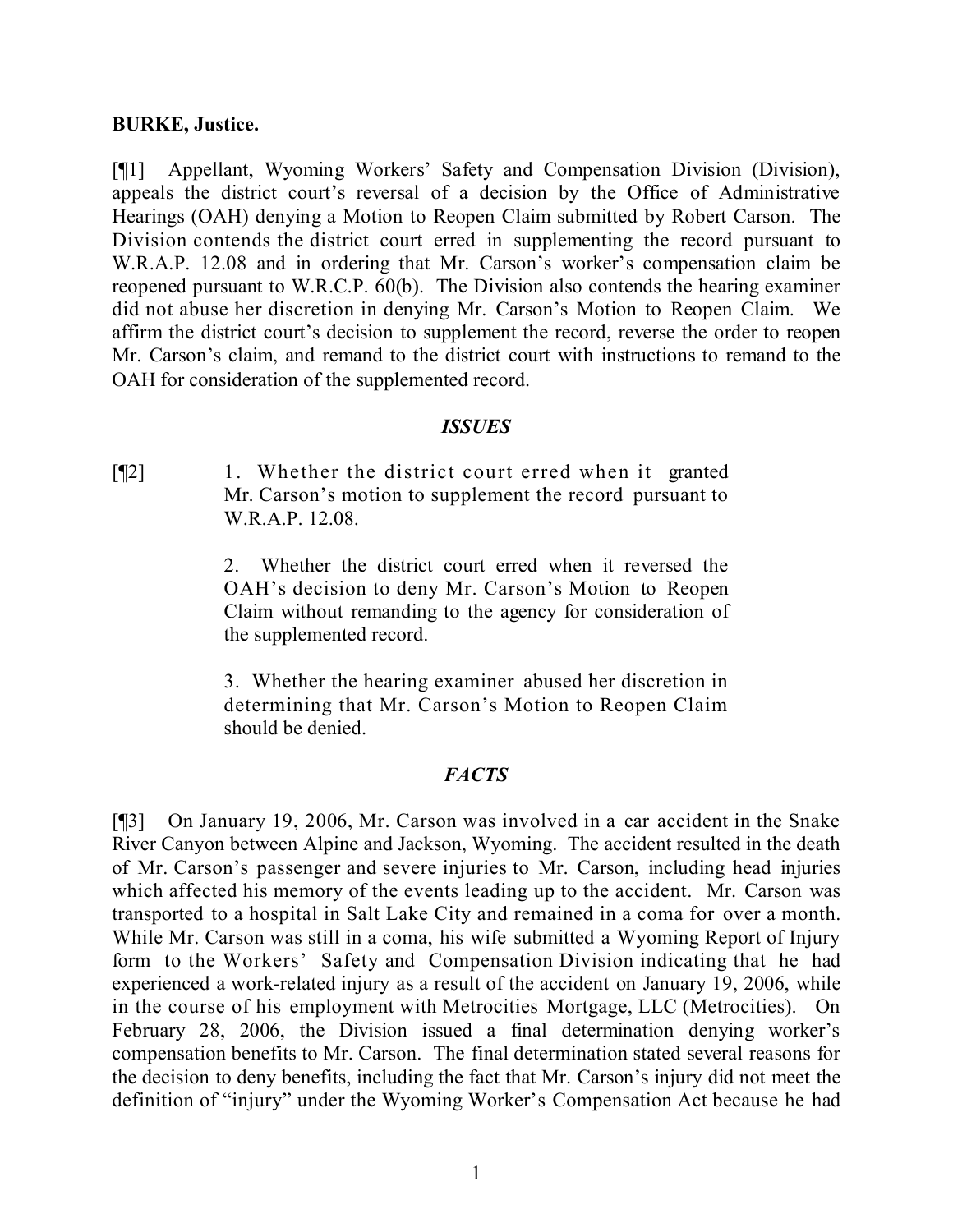not proven that the injury arose out of and in the course of his employment with Metrocities.

[¶4] Metrocities objected to the Division's final determination and requested a contested case hearing before the OAH. During the time that Mr. Carson's worker's compensation claim was pending before the OAH, however, a wrongful death action was filed against Mr. Carson in federal district court by his passenger's widow. This action alleged that Metrocities was vicariously liable for Mr. Carson's negligence due to the fact that Mr. Carson was acting within the course and scope of his employment with Metrocities at the time of the accident. Metrocities withdrew its objection to the Division's final determination in the worker's compensation case.

[¶5] At the contested case hearing in the worker's compensation case, Metrocities argued that Mr. Carson's claim should be denied. Based on the deposition testimony of Shane Gunderson and other information learned after the accident, Mr. Carson claimed he was traveling to Jackson to refinance a house for Mr. Gunderson and Patricia Reynolds. Mr. Gunderson's deposition was introduced at the hearing but Ms. Reynolds' deposition was not taken and she did not testify. On September 26, 2007, the OAH issued an order upholding the Division's decision to deny benefits, finding that Mr. Carson had failed to establish that his injury arose out of and in the course of his employment with Metrocities. The hearing examiner noted that Mr. Gunderson's deposition testimony was not credible and that there was no evidence to establish any other connection between Mr. Carson's trip to Jackson and his employment with Metrocities. Mr. Carson did not appeal the OAH's decision.

[¶6] In May of 2008, approximately eight months after the decision by the OAH upholding the denial of worker's compensation benefits to Mr. Carson, the jury sitting in federal court found that Mr. Carson was acting within the course and scope of his employment with Metrocities at the time of the accident. Mr. Carson subsequently filed a motion to reopen his worker's compensation claim under W.R.C.P. 60. Rule 60(b)(2) states that a court may relieve a party from a final judgment based on "newly discovered evidence which by due diligence could not have been discovered in time to move for a new trial under Rule 59(b)." Mr. Carson argued that the judgment entered in federal court and the testimony of Ms. Reynolds constituted newly discovered evidence under W.R.C.P.  $60(b)(2)$  that warranted relief from the order upholding the Division's final determination. He submitted a copy of the federal jury verdict form with his motion, but did not provide copies of transcripts or other evidence from the federal court proceedings. Mr. Carson also argued that judicial estoppel should operate to prevent Metrocities from opposing his worker's compensation claim after having initially assisted him in filing the claim.

[¶7] Mr. Carson's motion was assigned to the same hearing examiner who had previously issued the order upholding the Division's decision to deny benefits. Neither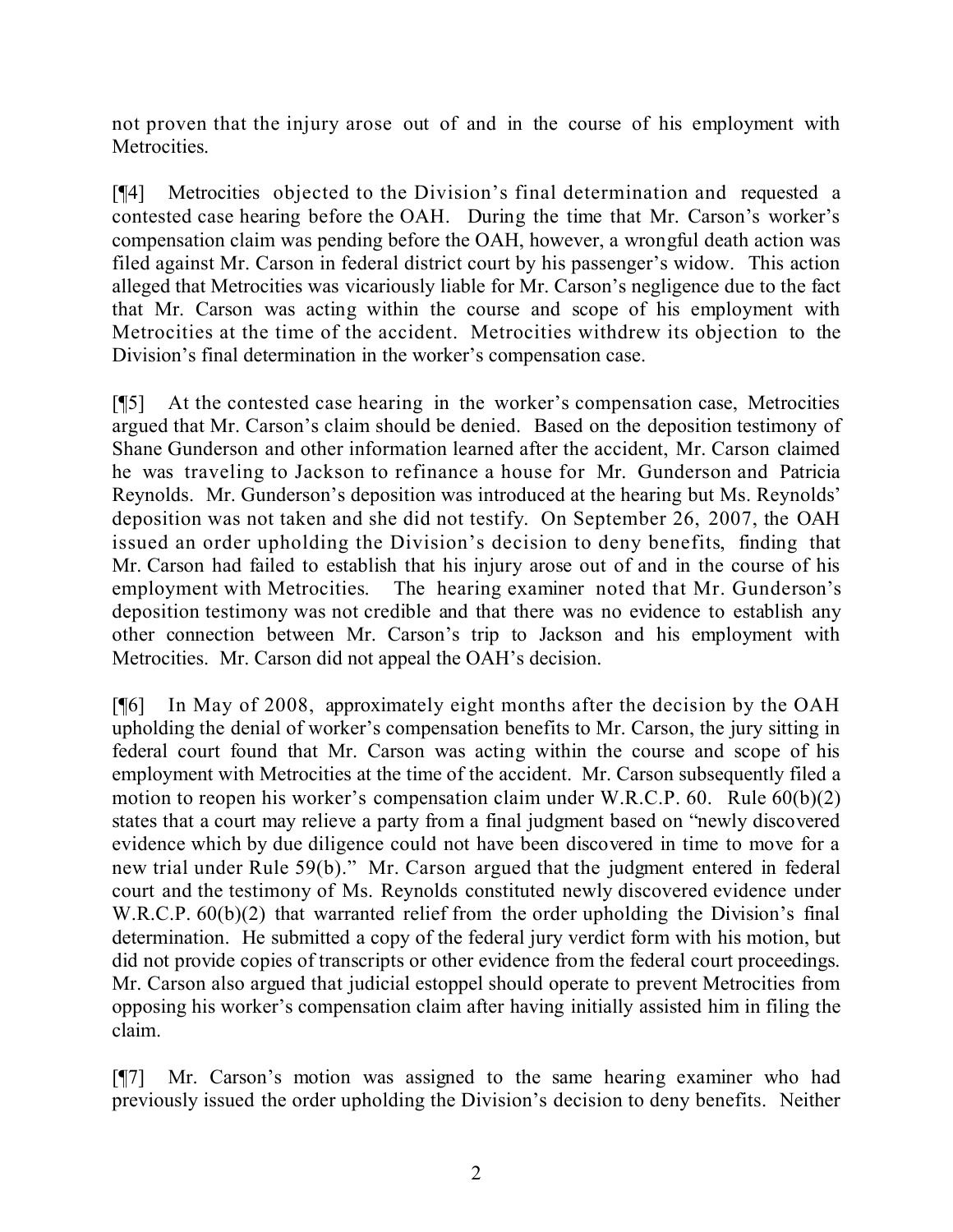the Division nor Metrocities responded to Mr. Carson's motion. No hearing on the motion was held. On October 29, 2008, the hearing examiner issued an Order Denying Motion to Reopen, finding that Mr. Carson did not provide an explanation, aside from noting his memory loss prior to and after the accident, as to when or how Ms. Reynolds' testimony was discovered or why it could not previously have been discovered.

[¶8] Mr. Carson appealed the hearing examiner's decision to district court and filed a motion to supplement the record pursuant to W.R.A.P. 12.08. The district court granted Mr. Carson's motion and supplemented the record with (1) the deposition and federal trial testimony of Ms. Reynolds, (2) the federal trial testimony of two Metrocities employees, and (3) a subscription agreement between Metrocities and Salt River Financial, a company affiliated with Metrocities that also employed Mr. Carson. The district court reviewed this evidence and determined that Mr. Carson's case should be reopened, noting that the hearing examiner denied the motion to reopen without receiving any response from Metrocities or the Division. The district court concluded as follows:

> Rule 60 is remedial and should be liberally construed. There was new evidence which by due diligence could not have been discovered prior to Carlslon's Workers' Compensation case. The testimony of Trisha Reynolds, the new evidence, was discovered during the federal case. Rule 60(b) is applicable and the requirements are met.

> IT IS ORDERED that this matter is hereby reversed and rema[nd]ed to the Office of Administrative Hearings to reopen Carson's claim.

The Division appealed the district court's decision to this Court.

# *DISCUSSION*

[¶9] The Division contends the district court erred in supplementing the record pursuant to W.R.A.P. 12.08. It further argues that the district court compounded this error by failing to remand the case to the OAH to consider the supplemented record. Finally, the Division argues that the district court erred in reversing the hearing examiner's decision to deny Mr. Carson's Motion to Reopen Claim under W.R.C.P. 60(b).

[¶10] W.R.A.P. 12.08 governs a reviewing court's ability to supplement the record in an appeal from an administrative agency decision. The rule allows additional evidence to be presented on appeal from an administrative decision when (1) that evidence is material and (2) there is good cause for the failure to present it in the proceeding before the agency. W.R.A.P. 12.08 states, in its entirety, as follows: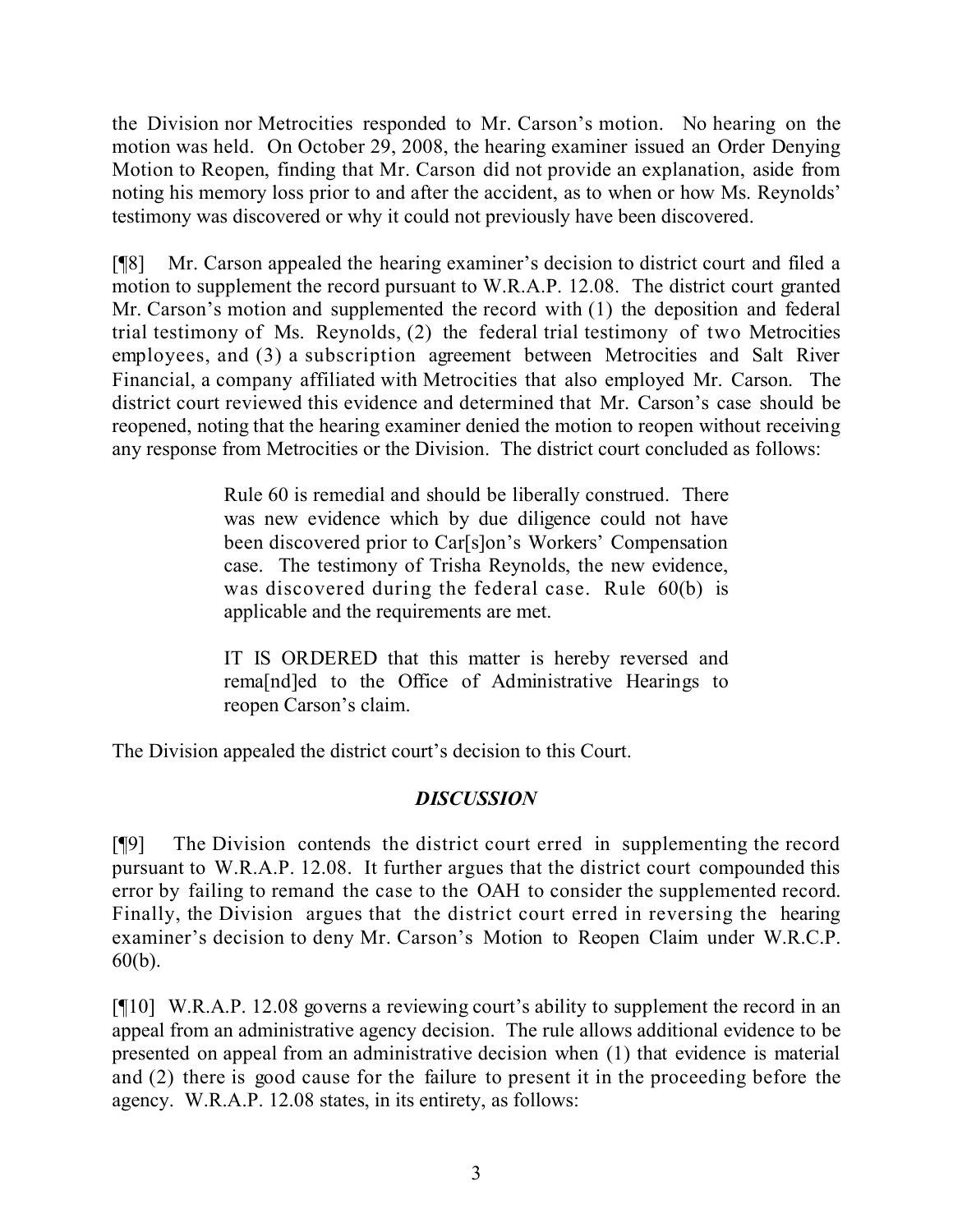If, before the date set for hearing, application is made to the reviewing court for leave to present additional evidence, and it is shown to the satisfaction of the court the additional evidence is material, and good cause for failure to present it in the proceeding before the agency existed, the reviewing court, in contested cases, shall order the additional evidence to be taken before the agency upon those conditions determined by the reviewing court. The agency may adhere to, or modify, its findings and decision after receiving such additional evidence, and shall supplement the record to reflect the proceedings had and the decision made. Supplemental evidence may be taken by the reviewing court in cases involving fraud, or involving misconduct of some person engaged in the administration of the law affecting the decision. In all cases other than contested cases, additional material evidence may be presented to the reviewing court.

[¶11] We review a decision to supplement the record pursuant to W.R.A.P. 12.08 for an abuse of discretion. *In re Worker's Compensation Claim of Shryack*, 3 P.3d 850, 856 (Wyo. 2000). With regard to W.R.A.P. 12.08, we have stated that "[a]lthough the rule mandates the acceptance of new evidence if the requirements are met, the reviewing court has 'broad discretion in determining whether there is good cause for the failure to present the evidence before the agency.'" *Id.* (quoting *Frank v. State By & Through the Wyoming Bd. of Dental Exam'rs*, 965 P.2d 674, 680 (Wyo. 1998)).

[¶12] The Division contends the district court erred in supplementing the record because the materiality and good cause requirements of W.R.A.P. 12.08 were not established. It argues that the district court did not specifically find the evidence to be material and did not note any good cause which may have existed to justify supplementation of the record. Based on the district court's broad discretion in determining whether to supplement the record in an appeal from an administrative decision, and the interest in flexibility of supplementation processes on appeal from administrative proceedings, we find that the district court did not abuse its discretion in supplementing the record pursuant to W.R.A.P. 12.08.

[¶13] First, we have no difficulty determining that the supplemented evidence, which included the testimony of Ms. Reynolds and two Metrocities employees, was material to Mr. Carson's motion to reopen his worker's compensation claim. "Material evidence is such evidence as is offered to help prove a proposition which is a matter in issue." *In re Harris*, 900 P.2d 1163, 1166 (Wyo. 1995) (citing 1 John William Strong, *McCormick on Evidence* § 185 (4th ed. 1992)). The Division does not seriously contend that the evidence was not material. Rather, it seems to acknowledge that the evidence was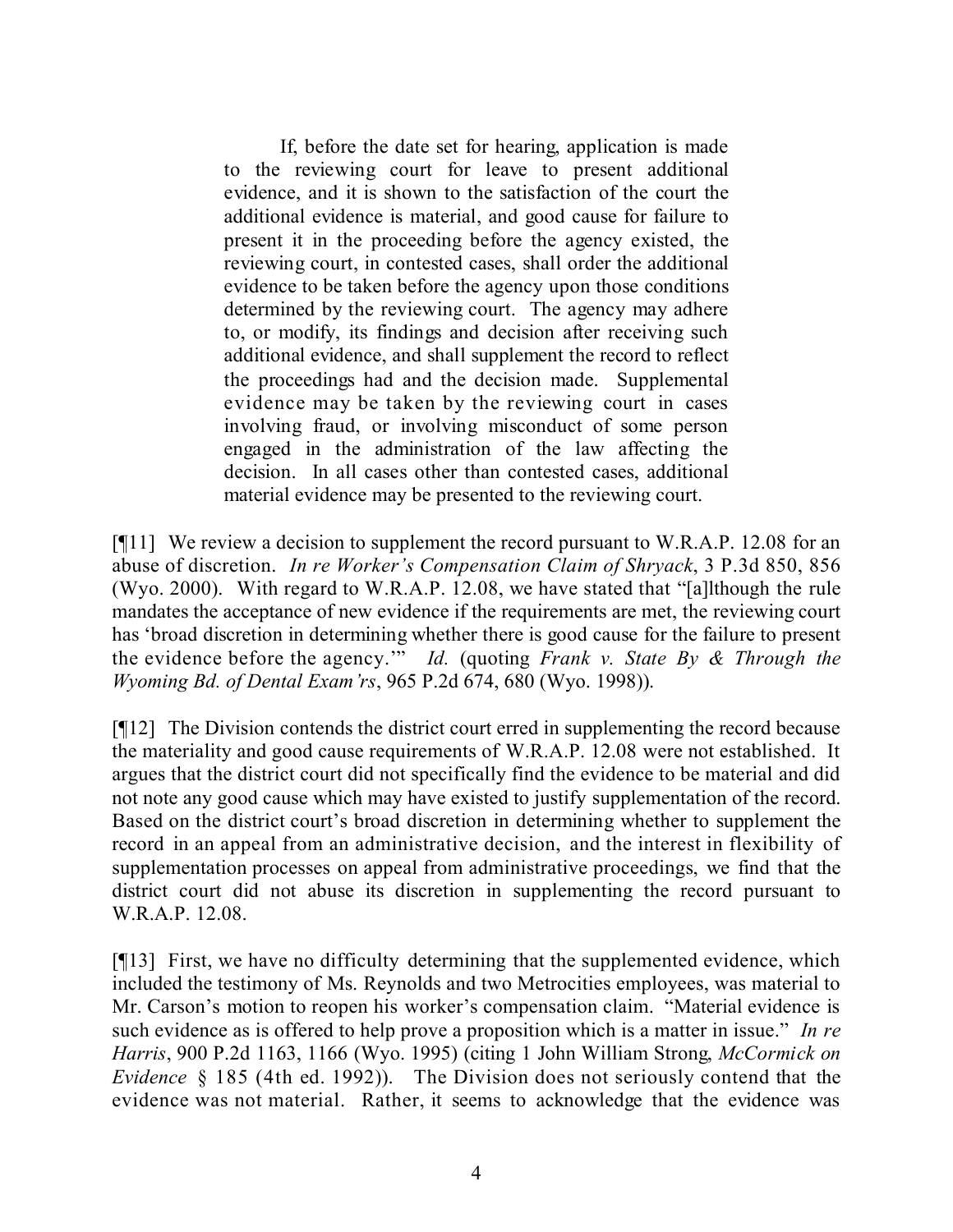material in its brief when it states "the materials in question were clearly part of the federal civil litigation, which was at the heart of Carson's Motion to Reopen Claim." Indeed, the federal trial testimony of Ms. Reynolds and the Metrocities employees, and the subscription agreement between Metrocities and Salt River Financial, were offered to help prove that Mr. Carson's injury arose out of the course of his employment with Metrocities at the time of his accident, an issue that was central to Mr. Carson's claim for worker's compensation benefits. The supplemented evidence reveals that Ms. Reynolds, not Mr. Gunderson, was the owner of the property which Mr. Carson alleges was the subject of his meeting in Jackson on the date of his accident. Ms. Reynolds testified in the federal proceedings that she was aware that she had an appointment with Mr. Carson at her store in Jackson on the morning of his accident and that the appointment was to discuss refinancing on her home in Alpine. The supplemented evidence was material to the question of whether Mr. Carson experienced an "injury" in the course and scope of his employment.

[¶14] Second, we find the district court did not abuse its discretion in determining that good cause existed to justify supplementation of the record. We note initially that we have previously recognized that flexibility in supplementation of the record on appeal from administrative decisions is desirable. In *Louisiana Land & Exploration Co. v. Wyoming Oil & Gas Conservation Comm'n*, 809 P.2d 775 (Wyo. 1991) we contrasted the requirements of W.R.A.P. 12.08 and W.R.C.P. 60 and noted that supplementation processes in an appeal from an administrative decision under W.R.A.P. 12.08 should be more flexible than in appeals from a judgment rendered at trial:

> In order to clarify the status of the law, it is first necessary to identify the argument from submitted briefing and recognize that the good cause inquiry in W.R.A.P. 12.08 is quite dissimilar from the motion for new trial/good cause shown concept of W.R.C.P. 59 and 60 and W.R.Cr.P. 34. Administrative agency proceedings should be less formalized and more flexible than courtroom trials. Inflexibility of supplementation processes in appropriate cases would require extended pre-hearing discovery which would introduce delay and decisional deterrents inappropriate for administrative agency review.

*Id.* at 782. We have also expressed a policy in favor of full development of the record in administrative proceedings. In *Board of County Comm'rs v. Teton County Youth Servs.,* 652 P.2d 400 (Wyo. 1982) we noted that

> A basic purpose of the [Wyoming Administrative Procedure Act] is to assure that the controverted issues underlying such a proceeding . . . will be fully developed and supported on the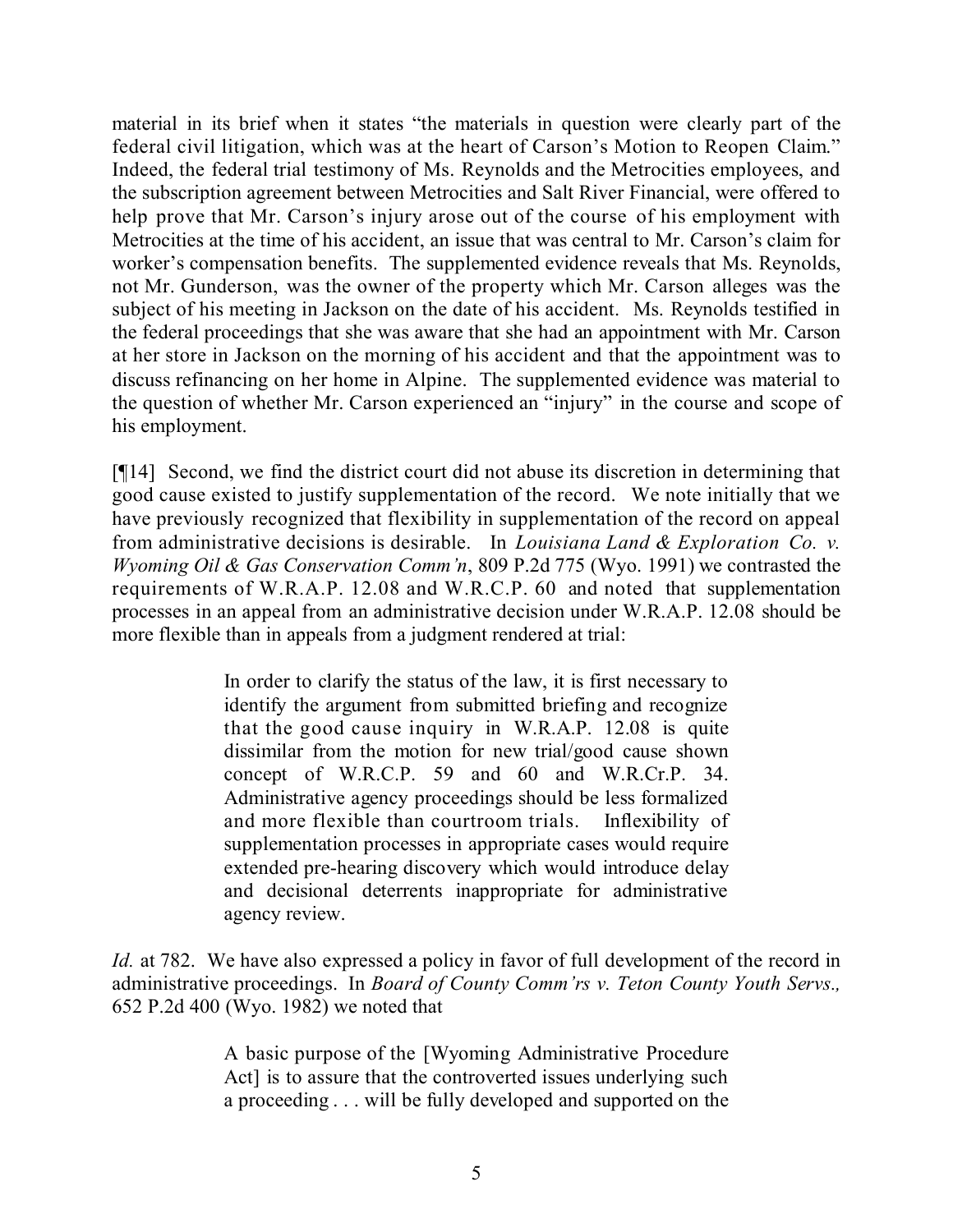record by material and substantial evidence and upon which the agency, as the finder of fact, must adjudicate the matter. The objective, of course, is to avoid agency action upon an assumption of facts undisclosed by such evidence. Without reasonable adherence to that objective the contemplated safeguards of a direct and convenient court review, even though somewhat limited, would be frustrated.

*Id.* at 413-14 (citing *Glenn v. Board of County Comm'rs*, 440 P.2d 1, 3 (Wyo. 1968)).

[¶15] In this case, Mr. Carson's efforts to gather evidence to prove he was eligible for worker's compensation benefits were frustrated from the inception of his claim. Initially, discovery was inhibited by the fact that he was in a coma for an extended period, and later, because of memory loss resulting from his head injuries. Indeed, there is no indication in the record that Mr. Carson recovered any recollection of the events giving rise to his claim as of the time he filed his Motion to Reopen Claim and subsequently appealed to the district court. The federal trial testimony of Ms. Reynolds, however, revealed additional evidence bearing on the question of whether Mr. Carson was injured while in the course and scope of his employment with Metrocities, an issue at the heart of the Division's decision to deny benefits. After this testimony was brought out in the federal proceedings, Mr. Carson filed his Motion to Reopen Claim, arguing that the newly discovered evidence warranted relief from the OAH's order upholding the Division's final determination. Metrocities and the Division did not file a pleading opposing the motion. Rather than holding a hearing on the motion, however, the hearing examiner relied on her knowledge of the previous contested case hearing in denying Mr. Carson's request for relief:

> Carson now contends that newly discovered evidence in the form of Trish Reynolds' testimony would have verified or further explained this appointment. Carson contends that this evidence was not known to him or his attorney at the time of the administrative hearing. He does not explain however, when or how it was discovered and why it could not have been discovered before, other than to note Carson's memory loss. Without such additional evidence however, this Hearing Officer is not persuaded that the evidence could not have been discovered earlier since this Hearing Officer is aware that Mr. Gunderson's deposition was taken and presented at the administrative hearing. It is this Hearing Officer's recollection that Mr. Gunderson discussed his girlfriend/wife's involvement in the matter and even produced some documents that were in her possession.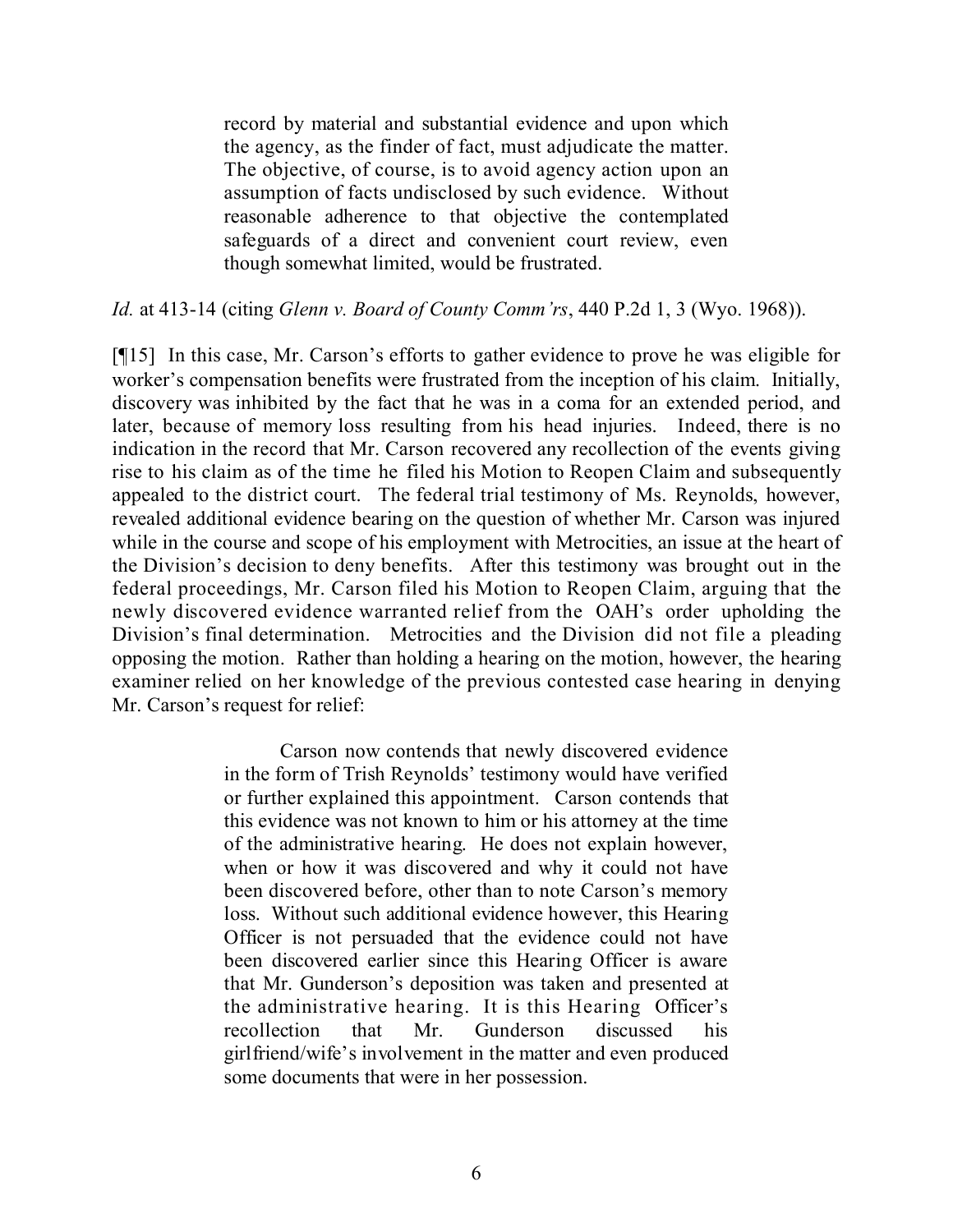[¶16] On appeal from the OAH's decision, Mr. Carson provided further explanation, in addition to his memory loss, for his failure to depose Ms. Reynolds. In his brief to the district court, Mr. Carson attached an affidavit from his former attorney setting forth the reasons for the attorney's failure to discover the evidence. The attorney, who had relocated to North Carolina after handling Mr. Carson's initial claim, stated as follows:

> I, [Appellant's former attorney], do solemnly swear under oath that [] the foregoing statements are true and accurate:

> 1. I was the attorney of record for Robert [C]. Carson for his case before [the hearing examiner] and the Office of Administrative Hearings on June 28, 2007.

2. I was present at the deposition of Shane Gunderson.

3. At all times during the deposition of Mr. Gunderson and at all times since that date I was under the belief that Mr. Gunderson was married to Trish Reynolds.

4. As such, I believed that Mr. Gunderson was speaking on behalf of he and Ms. Reynolds as a spouse during his deposition.

5. I was also under the understanding that the house refinancing that was being handled by Mr. Carson was both Mr. Gunderson's and Ms. Reynolds<sup>[']</sup>.

6. I was never made aware by anyone that the actual person that was refinancing the house was Ms. Reynolds and that it was hers and not jointly owned with Mr. Gunderson.

7. Mr. Gunderson's testimony during the deposition made it appear that the house belonged to the two of them.

8. As a result, I was under the impression that when Mr. Gunderson was discussing the appointment in question during [] his deposition that the appointment was for he and his wife, and not just for Ms. Reynolds.

9. Also, it was my understanding that Mr. Gunderson owned Reyson Tile.

10. I was only made aware today, from [counsel for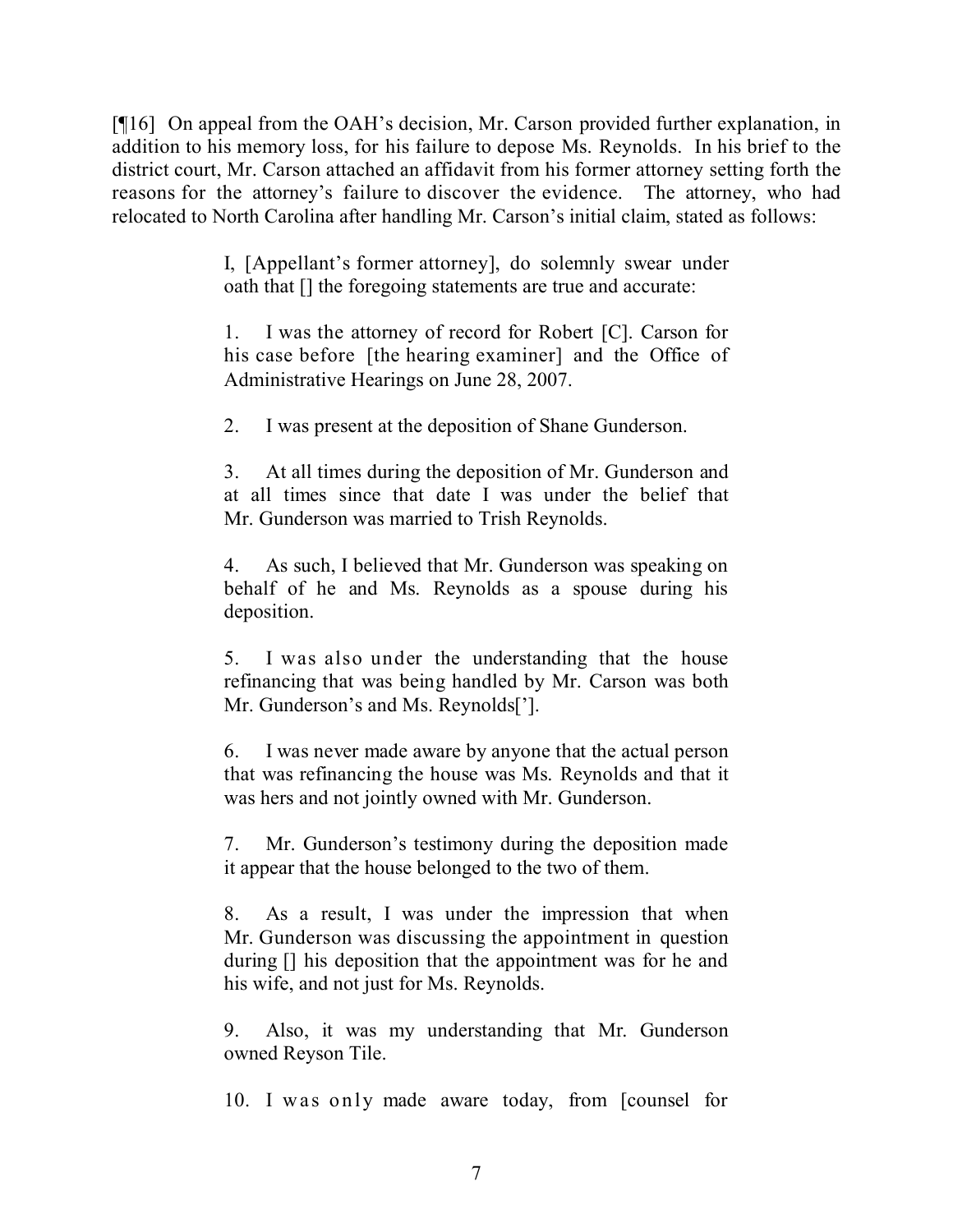Appellant], that in fact it was Trish Reynolds that owned Reyson Tile.

11. If I had known these facts, I would have deposed Ms. Reynolds and compelled her appearance [at] the hearing.

The district court, confronted with the fact of Mr. Carson's memory loss and the affidavit from Mr. Carson's former attorney, determined that the record should be supplemented with evidence gathered during the federal proceedings. As noted above, the district court is afforded broad discretion in determining whether the good cause requirement of W.R.A.P. 12.08 has been met. In light of our deferential standard of review, the recognized preference in favor of flexibility of supplementation processes on review of administrative agency decisions, and the policy in favor of full development of the record in administrative agency proceedings, we find no abuse of discretion in the district court's decision to supplement the record.

[¶17] The Division next argues that the district court erred in ruling on the merits of Mr. Carson's motion to reopen his worker's compensation claim, rather than remanding the case to the OAH for consideration of the supplemented record. The Division contends that the district court's failure to return the case to the OAH for consideration of the supplemented record is contrary to the plain language of the rule. It argues that if the matter had been remanded to the OAH, the hearing examiner could have properly found that Mr. Carson still did not prove the claim should be reopened pursuant to W.R.C.P. 60(b).

[¶18] Mr. Carson concedes that W.R.A.P. 12.08 requires the reviewing court to return the matter to the administrative agency to consider the supplemented record. He asserts, however, that the district court's failure to return the case to the OAH constitutes harmless error because "[r]eturning the matter to the OAH to consider the new evidence is tantamount to requiring the OAH to reopen the claim." Mr. Carson, however, has provided no authority for the proposition that we should evaluate this case under the harmless error standard identified in W.R.A.P. 9.04. Indeed, we do not agree that harmless error is the appropriate standard of review. Rather, because this issue involves the construction and interpretation of a court rule, which is a question of law, we review *de novo*. *Andersen v. Hernandez*, 2005 WY 142, ¶ 7, 122 P.3d 950, 951 (Wyo. 2005).

[¶19] We agree with the Division and Mr. Carson that the failure to remand the case to the OAH for consideration of the supplemented evidence was error. The plain language of W.R.A.P. 12.08 requires additional evidence "to be taken before the agency," and states that "[t]he agency may adhere to, or modify, its findings and decision after receiving such additional evidence." The rule allows for the possibility that the agency will receive the supplemented record and subsequently decide to "adhere to" its findings. In any event, the rule clearly places the decision whether to alter its findings in the hands